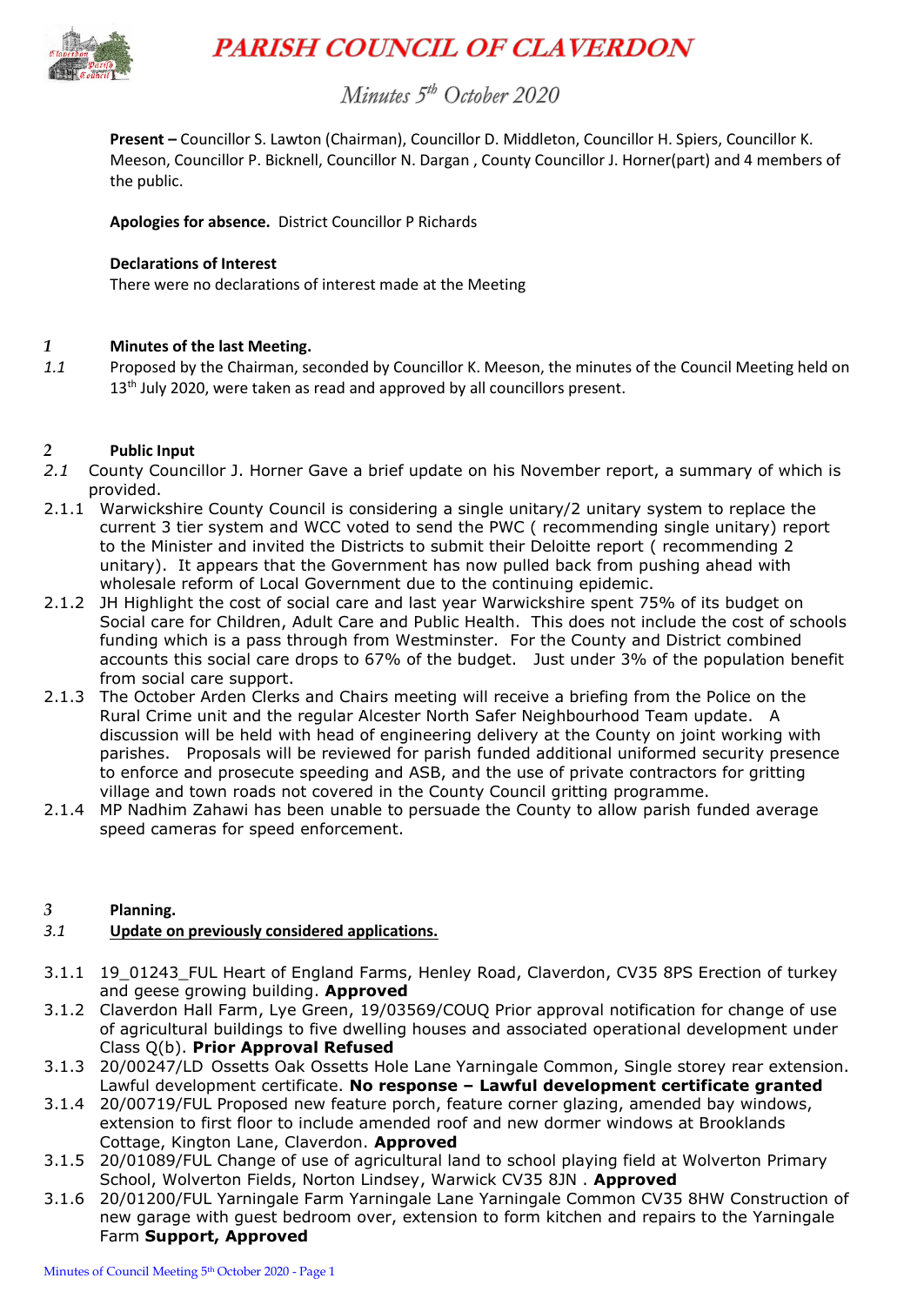- 3.1.7 20/01404/COUQ Claverdon Hall Farm Lye Green Claverdon Warwick CV35 8HJ Prior approval notification for the change of use of agricultural building into 1no. dwelling including associated operational development under Class Q(b). **Prior Approval Refused**
- 3.1.8 20/01359/FUL Cherry Tree Cottage 3 The Green Claverdon CV35 8LL Side extension. **Approved**
- 3.1.9 20/01545/LBC Side extension. Cherry Tree Cottage, 3 The Green, Claverdon, Warwick CV35 8LL

# **Approved**

- 3.1.10 20/01255/FUL St Michael And All Angels Church, Church Road Claverdon CV35 8NT Change of use of land from paddock to burial ground. **Approved**
- 3.1.11 20/01137/FUL Land Off St Michaels Road Claverdon .Erection of 5 no dwellings and garages **Refused**

# *3.2* **Applications Responded to Inter-meeting**

- 3.2.1 20/01398/FUL Construction of a barn on the land for safe storage at Field Adjacent to Glenhurst Farm, Henley Road. **Objection**
- 3.2.2 20/01562/FUL. 20/01563/LBC The Homestead , Yarningale Lane, Yarningale Common, CV35 8HW Take down existing rear garden room and side entrance canopy and erection of new rear garden room and new side extension to form boot room and side entrance canopy for Mr Russell Garner-Jones **No objection/ Approved**
- 3.2.3 20/01884/TREE 6 Church Road, Claverdon, Warwick, CV35 8PB T1 - walnut - Crown lift to 4metres. Reduce crown overall by approx 3metres to shape and balance retaining height of 9-10metres and spread of 8-9metres. Prune out deadwood. **No Objection/ Approved.**
- 3.2.4 19/03482/FUL Erection of 9 n. 6.5m high floodlight columns Claverdon Tennis Club, Station Road, Claverdon, **Support with restrictions**
- 3.2.5 20/01980/FUL Change of use of redundant barn to ancillary residential use and change of use of associated land to garden land. Holly Cottage, Ossetts Hole Lane, Yarningale Common, CV35 8HW **No objection/ Approved.**
- 3.2.6 20/01931/VARY Variation to planning permission 17/01424/FUL (date of decision 23/08/2017), to make changes to the Proposed dimensions at Claverdon Oaks, Henley Road, Claverdon, Warwick CV35 8PS **No objection**
- 3.2.7 20/02060/FUL New timber boundary fence The Fieldings , Langley Road, Claverdon, CV35 8PJ **No representation, Refused**
- 3.2.8 20/02162/TPOT2 oak Crown reduction of approx 1metre in spread and height to viable growth points, reduce branch to clear roof of the house by 2metres. Remove deadwood at 10 Glebe Road, Claverdon, Warwick, CV35 8NX **No representation**
- 3.2.9 20/02286/TREE At Dorothea Mitchell Hall, Station Road, Claverdon, Warwick CV35 8HF **No representation, Approved**
	- 3.2.9.1 T3 sycamore Crown lift by 3-4metres
	- 3.2.9.2 T4 and T5 Lawsons cypress Crown lift by 3-4metres
	- 3.2.9.3 T7 cherry plum Reduce crown by approx. 1-2metres. Remove small diameter hung up branch in upper crown to the east
	- 3.2.9.4 T8 Lawson cypress Crown lift by approx. 3metres
	- 3.2.9.5 T9 sycamore Remove deadwood
	- 3.2.9.6 T10 ash Reduce crown by 3-4metres
	- 3.2.9.7 T20 ash Reduce crown by approx 3-4metres and remove ivy growth
	- 3.2.9.8 T21 ash Remove ivy
- 3.2.10 20/02285/TPO Dorothea Mitchell Hall, Station Road, Claverdon, Warwick CV35 8HF **No representation**
	- 3.2.10.1T1 pedunculate oak Reduce the end weight of western and eastern primary limbs approx 3metres to suitable live growth points and reduce remaining upper crown by 2-3metres to rebalance and to alleviate weight on decay in old pruning points at 6-8metres
- 3.2.10.2T15 and T17 Corsican pine Remove deadwood
- 3.2.11 20/01779/FUL Retainment of existing garage, Fox Meadow, Wolverton Fields, Norton Lindsey, Warwick CV35 8JN **No representation**

## *3.3* **Planning Issues for comment to SDC after the Parish meeting**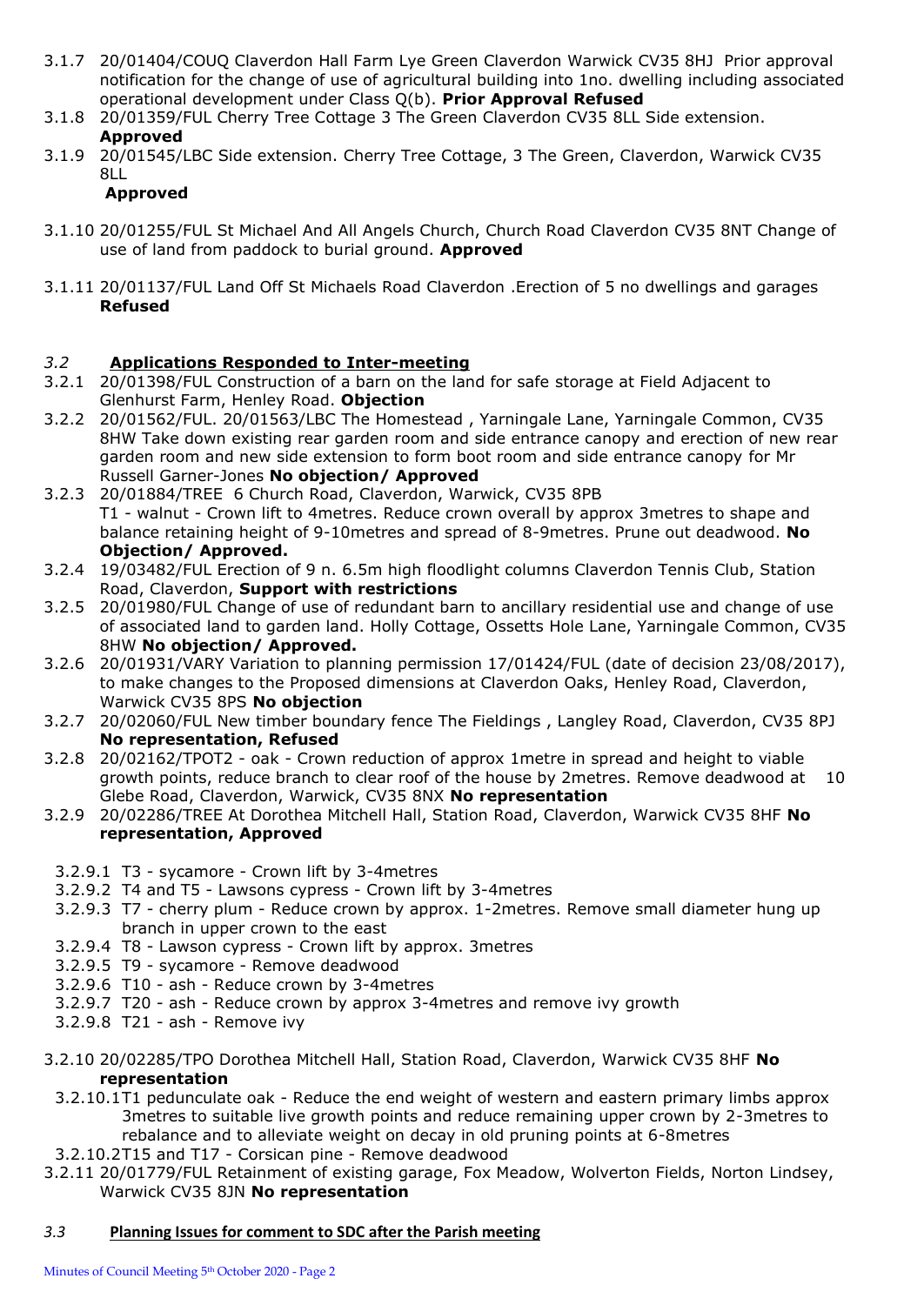3.3.1 20/02623/TREE Proposed Conifer tree (T1) - Reduce height from approximately 12-15metres, by approximately 3m (to bottom of hole). To remove a hole with has opened up in the middle of the crown due to broken branch(es) in recent high winds At Bryn Arden, Henley Road, Claverdon, CV35 8LJ. **No Objection.**

#### *4* **Housing in Claverdon**

*4.1* Consider and approve request from Claverdon Land Trust for a grant of £500 towards running costs. Councillors considered the merit of the application but felt that other grants and moneys were available to the trust and felt that it was not something they could fund at this time. Proposed by Chairman and seconded by Councillor Nick Dargan and agreed by all councillors present.

#### *5* **Policing, CLASP & CASE.**

*5.1* Councillor Hazel Spires advised nothing major to report. A few power cuts had disrupted the ANPR cameras and there has been some recent speed checking done in the village. It was noted that crime in the village seemed very low at present,

#### *6* **Recreation Field**

- *6.1* **To consider and approve proposed fencing for new Playground**. Chairman SL advised that the boundary has not been established leading to a delay in getting quotes for fencing, but that now the groundworks have been completed would be able to get some quotes. Discussion ensued about siting of fence and number of gates. Playground team advised 2 gates were advisable by ROPSA from a bullying perspective and to enable easier retrieval of ball from Ball Throw and access from the other side of the Recreation ground. **Action SL to get fencing quotes with 2 gates.**
- *6.2* **Review current Pavilion and Recreation ground mgt costs**. Discussion of current mgt costs previously sent by email and discussion around current arrangements. The Parish Council considered a request by Claverdon AFC that their purchase of a mower for Claverdon Gardening Services who mow the field, should be reflected in determining any charge for use of the field. However, this was not request felt to be fair. SL outlined that the Parish Council had no interest in owning a lawn mower (which was purchased with no prior consultation with the CPC) and that users such as Cricket and Football clubs should pay a fair contribution towards the mowing of the field (and potentially any other village groups or users who might now want to use the upgraded facilities). Chair SL suggested that the Parish Council should seek other quotes for mowing the field to ensure we are getting the best value**. Action JW to obtain further quotes for Recreation ground mowing** Councillors expressed a view that they wanted to understand who was currently using the field and what revenues were being raised and where they were going. **Action JW a to contact clubs to understand use and revenues.**

Once Parish Council have this information, then further proposals could be developed as to use and charging. **Action SL to develop options for charging going forward.**

- *6.3* To consider and approve proposed arrangements for Cleaning/Maintenance of Pavilion. **Action SL agreed to develop proposals in due course.**
- *6.4* **To consider and approve proposed arrangements for booking of Pavilion and Recreation ground** e.g. diary mgt/User agreement/ keys for Pavilion users and child safeguarding policy. SL agreed to develop proposals in due course, but advised no urgency as the pavilion is not being used at present due to Covid. Councillor HS highlighted that the pavilion was open to use the toilets and discussion ensued as to who has currently had keys. A member of the public asked if there was Covid policy in place for the pavilion, SL replied no, as it is technically not open and areas are locked other than the toilets.
- *6.5* Consider and approve current usage of Recreation Field and fair use for Residents. There has been increase activities on the filed with children's activities most weekdays after school and matches being played 2-3 times in a weekend. Councillor KM expressed the view that we should seek to have fair use of the pavilion and recreation field for all Claverdon residents, not just the sporting organisations and that the field was in danger of being overused by sports activities.
- *6.6* **Consider and approve Playground installation by Kompan and payment of equipment only £** *28,372.42* **and installation invoices £** *28,545.36 inc vat.* Councillors all agreed that the installation had outstanding issues and that the Parish Council could write a letter to outline concerns before the installation invoice would be paid. **Action JW to draft letter to Kompan.**
- *6.7* **Consider and approve to pay Fairways for drainage work on recreation ground** £ 5724.00 inc vat and accept donation from football club for full amount with Chair SL suggesting that any VAT reclaimed might go towards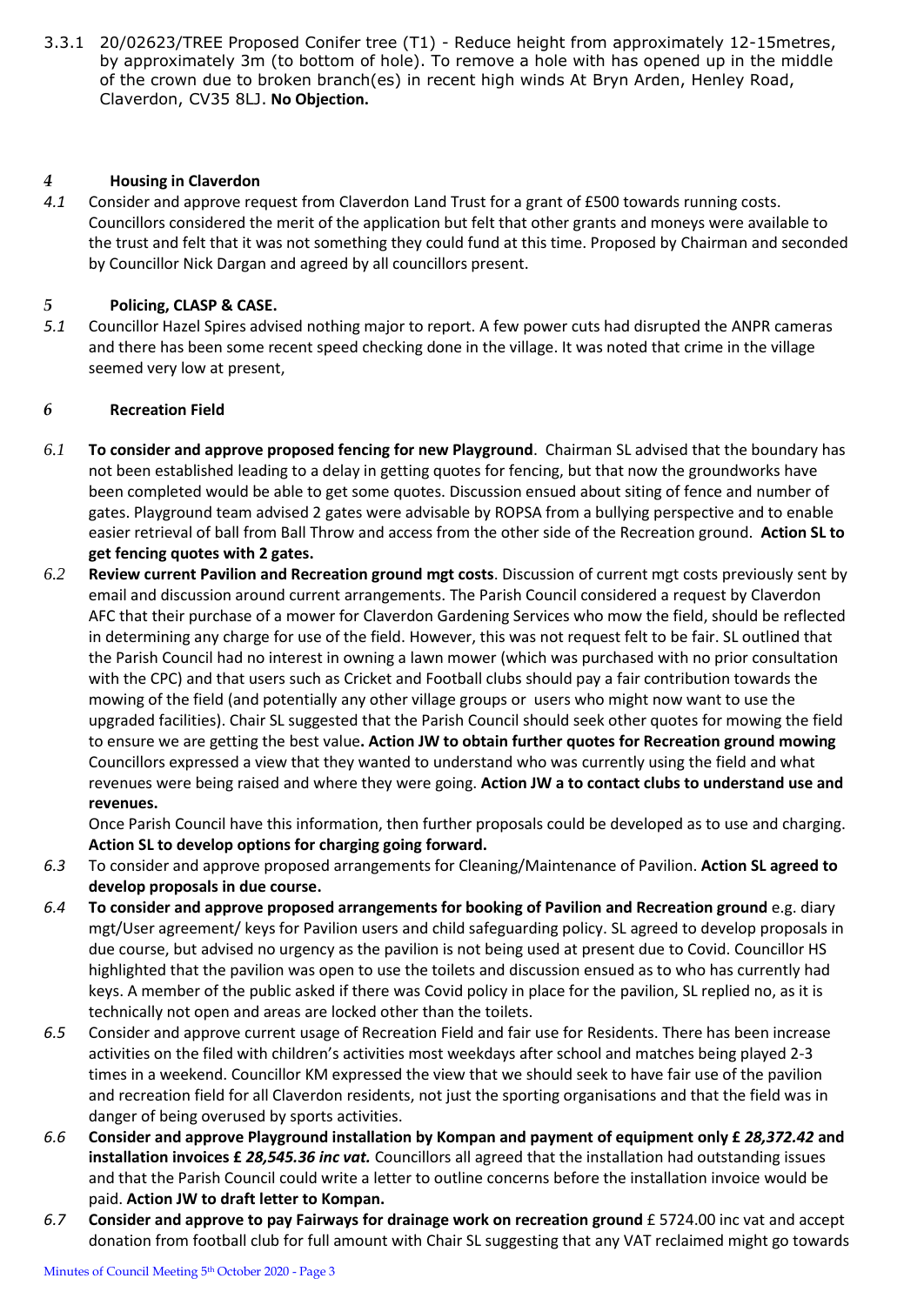any further work required on the Recreation ground. . Proposed by Chair SL and seconded by Councillor Hazel Spires and agreed by all councillors present.

- *6.8* **Consider and approve tree work required to 2 of the laburnum trees at the park close end of the field**. One is dying and the other needs pruning of the branches coming from the base. Chair SL suggested that a tree expert was called in to examine the trees and advise. **Action SL to contact Mark Truslove or Xtreme tree care**
- *6.9* **Consider and approve signs for pavilion/ playground Action SL to decide which signs are needed for pavilion to mark areas and usage guidelines**.
- *6.10* **Consider and approve plans for the original younger children's play area which has been removed**. After discussion it was decided to see if the school, in the first instance might be interest in developing the area. **Action to contact school to see if they wish to take this on as a project JW.** Councillor HS asked if the fence in that area would be replaced. **Action SL agreed to ask the fencing contractors for the playground to also quote for the area by the old children's playground**.

## *7* **Footpaths /Bridlepaths**

*7.1* Update on how to make pathways more accessible to those with disability and mobility issues e.g. wooden stiles. Chair SL suggested that the Parish Council obtain quotes for the first 10 candidate stiles. Action JW/SL

#### *8* **Yarningale Common**

*8.1* Consider and approve proposals for biodiversity work under the mgt plan. Chair SL outlined the work required by the end of the year (mowing, pond clearance and possible lining and tree clearance) and meetings with our WCC consultant David Cole upcoming and quotes being sought and agreed to report back once this had taken place.

# *9* **Dorothea Mitchell Hall**

*9.1* Update on DM HALL - letter to charity commission. Claverdon Parish council has written a letter of complaint to the Charities commission about the behaviour of some DM hall trustees. A member of the public asked about the nature of the complaint. SL gave an account of the complaints made by member of the public, about DM hall trustees in their dealings with Claverdon Village Nursery (CVN), the Tennis Club and to a lesser extent Claverdon Surgery. In the specific case of the CVN, trustees broke the 1954 Landlord and Tennant act to enter the property and acted threateningly toward the owner. When the Parish Council as landowner and custodian trustee of the DM hall requested trustee resignation, explanation and/ or an apology, they were told that it was nothing to do with the Parish Council, therefore the Parish Council decided that its only recourse was to make a formal complaint to the Charities Commission.

#### *10* **Finance**

*10.1* To authorise payments due to date and approve the account projection to end of Sept 2020. Chair SL questioned the money was yet to be received from Sport England under the terms of the grant (5% retention upon completion**). Action Review DCE Contract to ascertain if we could now claim the remaining £3500 of grant monies SL.** 

After consideration by Councillors & upon the proposal of the Chairman, seconded by Councillor Hazel Spires, payments due as listed below, to the end of September 2020, were approved by all Councillors present.

|           | <b>AGENDA ITEM 10.1</b>                                         |                |                        |               |                     |                       |               |             |
|-----------|-----------------------------------------------------------------|----------------|------------------------|---------------|---------------------|-----------------------|---------------|-------------|
| Date      | <b>Item</b>                                                     |                | <b>Current Account</b> |               | Deposit<br>Accounts | Yarningale<br>Account |               | Total       |
|           |                                                                 | Cheque No      | Deposits               | <b>Debits</b> |                     | Deposits              | <b>Debits</b> |             |
| 30 Jun 20 | <b>Balance</b>                                                  |                | £75,184.73             |               | £35,870.52          | £16,248.20            |               | £127,303.45 |
|           | <b>Payments for Approval</b>                                    |                |                        |               |                     |                       |               |             |
| 8 Jul 20  | Parish Clerk's net Jun 2020 Salary                              | Bacs           |                        | £567.46       |                     |                       |               | (E567.46)   |
| 8 Jul 20  | Parish Clerk's Jun 2020 Expenses                                | Bacs           |                        | £54.34        |                     |                       |               | (E54.34)    |
| 8 Jul 20  | Apr/May/Jun 20 Income Tax<br>deductions re. Clerk's salary      | Bacs           |                        | £32.60        |                     |                       |               | (E32.60)    |
| 6 Jul 20  | Pavilion Electricity 22-05-20 to 20-<br>$06 - 20$               | D <sub>D</sub> |                        | £97.24        |                     |                       |               | (E97.24)    |
| 8 Jul 20  | 24.6.20 Mowing of the village and<br>verges $(4 \text{ of } 8)$ | Bacs           |                        | £456.32       |                     |                       |               | (E456.32)   |
| 18 Jul 20 | Clerk net July 2020 Net Salary and<br>overtime                  | Bacs           |                        | £828.35       |                     |                       |               | (E828.35)   |
| 6 Aug 20  | Parish Clerk's July 2020 Expenses                               | Bacs           |                        | £81.52        |                     |                       |               | (E81.52)    |

Minutes of Council Meeting 5<sup>th</sup> October 2020 - Page 4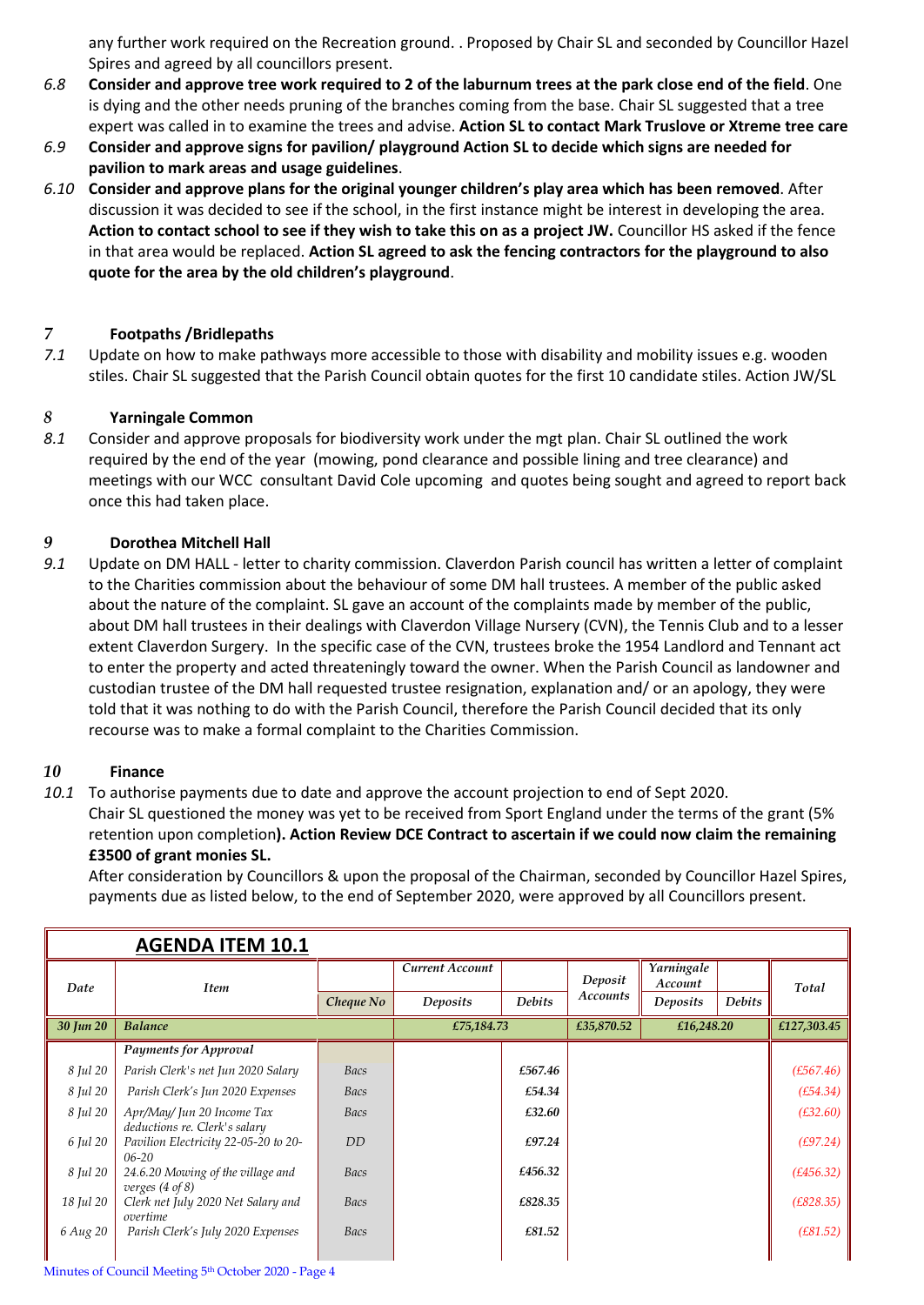| 18 Jul 20 | Mow Recreation Field June 2020 4<br>cuts          | Bacs   |                               | £300.00 |                           | (E300.00) |
|-----------|---------------------------------------------------|--------|-------------------------------|---------|---------------------------|-----------|
|           | <b>Item</b>                                       | Amount |                               |         |                           |           |
|           | Allowance July                                    | £26.00 |                               |         |                           |           |
|           | HP Instant Ink - Ink supply for<br>Printer. July  | £21.99 |                               |         |                           |           |
|           | Mileage July                                      | £33.53 |                               |         |                           |           |
|           |                                                   |        |                               |         |                           |           |
|           |                                                   |        |                               |         |                           |           |
|           |                                                   |        |                               |         |                           |           |
|           |                                                   |        |                               |         |                           |           |
|           | Total                                             | £81.52 |                               |         |                           |           |
| 6 Aug 20  | Pavilion Electricity 21-06-20 to 21-<br>$07 - 20$ | DD     |                               | £62.01  |                           | (E62.01)  |
| 23 Jul 20 | ICO Data Protection Renewal Fee                   | DD     |                               | £35.00  |                           | (E35.00)  |
|           |                                                   |        |                               |         |                           |           |
|           | Receipts and /or Transfers                        |        |                               |         |                           |           |
| 27 Jul 20 | Pavilion fixtures and fittings                    | Cheque | £5,000.00                     |         |                           | £5,000.00 |
| 31 Jul 20 | Interest on Reserve and Deposit<br>Accounts July  |        |                               |         | £3.06                     | £3.06     |
|           |                                                   |        |                               |         |                           |           |
|           |                                                   |        | $\sim$<br>$\mathbf{A}$<br>. . |         | $\mathbf{v}$ $\mathbf{v}$ |           |

| Date      | <b>Item</b>                                                           |             | Current Account |               | Deposit<br><b>Accounts</b> | Yarningale<br>Account |        | Total       |
|-----------|-----------------------------------------------------------------------|-------------|-----------------|---------------|----------------------------|-----------------------|--------|-------------|
|           |                                                                       | Cheque No   | <b>Deposits</b> | <b>Debits</b> |                            | <b>Deposits</b>       | Debits |             |
| 31 Jul 20 | <b>Balance</b>                                                        |             | £77,669.89      |               | £35,873.58                 | £16,248.20            |        | £129,791.67 |
|           | Payments for Approval                                                 |             |                 |               |                            |                       |        |             |
| 6 Aug 20  | 22.7.20 Mowing of the village and                                     | Bacs        |                 | £456.32       |                            |                       |        | (E456.32)   |
|           | verges $(5 \text{ of } 8)$                                            |             |                 |               |                            |                       |        |             |
| 10 Aug 20 | Post installation playground safety                                   | Bacs        |                 | £474.00       |                            |                       |        | (E474.00)   |
| 10 Aug 20 | report inspection fees. 29/7/2020<br>Mow recreation field July 5 cuts | <b>Bacs</b> |                 | £375.00       |                            |                       |        | (E375.00)   |
| 14 Aug 20 | Interim Costs of extension of                                         | <b>Bacs</b> |                 | £8,400.00     |                            |                       |        | (E8,400.00) |
|           | Pavilion at Recreation Ground                                         |             |                 |               |                            |                       |        |             |
| 3 Sep 20  | Clerk net Aug 2020 Net Salary                                         | <b>Bacs</b> |                 | £558.40       |                            |                       |        | (E558.40)   |
| 3 Sep 20  | Clerk's Aug 2020 Expenses                                             | Bacs        |                 | £33.90        |                            |                       |        | (E33.90)    |
| 1 Sep 20  | Pavilion Electricity 22-07-20 to 14-<br>08-20                         | Bacs        |                 | £50.52        |                            |                       |        | (E50.52)    |
|           | <b>Item</b>                                                           | Amount      |                 |               |                            |                       |        |             |
|           | Allowance August                                                      | £26.00      |                 |               |                            |                       |        |             |
|           | HP Instant Ink - Ink supply for                                       | £7.99       |                 |               |                            |                       |        |             |
|           | Printer. Aug                                                          |             |                 |               |                            |                       |        |             |
|           |                                                                       |             |                 |               |                            |                       |        |             |
|           |                                                                       |             |                 |               |                            |                       |        |             |
|           |                                                                       |             |                 |               |                            |                       |        |             |
|           | Total                                                                 | £33.99      |                 |               |                            |                       |        |             |
|           |                                                                       |             |                 |               |                            |                       |        |             |
|           |                                                                       |             |                 |               |                            |                       |        |             |
|           | Receipts and /or Transfers                                            |             |                 |               |                            |                       |        |             |
| 7 Aug 20  | Grant payment for Pavilion ext. &<br>refurb.                          | Bacs        | £22,745.00      |               |                            |                       |        | £22,745.00  |
| 31 Aug 20 | Interest on Reserve and Deposit                                       |             |                 |               | £2.76                      |                       |        | £2.76       |
|           | Accounts Aug                                                          |             |                 |               |                            |                       |        |             |
| 18 Aug 20 | Easement grant charge Holly<br>Cottage                                | <b>Bacs</b> | £500.00         |               |                            |                       |        | £500.00     |
|           |                                                                       |             |                 |               |                            |                       |        |             |
|           |                                                                       |             | Current Account |               | Deposit                    | Yarningale            |        |             |
| Date      | <b>Item</b>                                                           |             |                 |               | Accounts                   | Account               |        | Total       |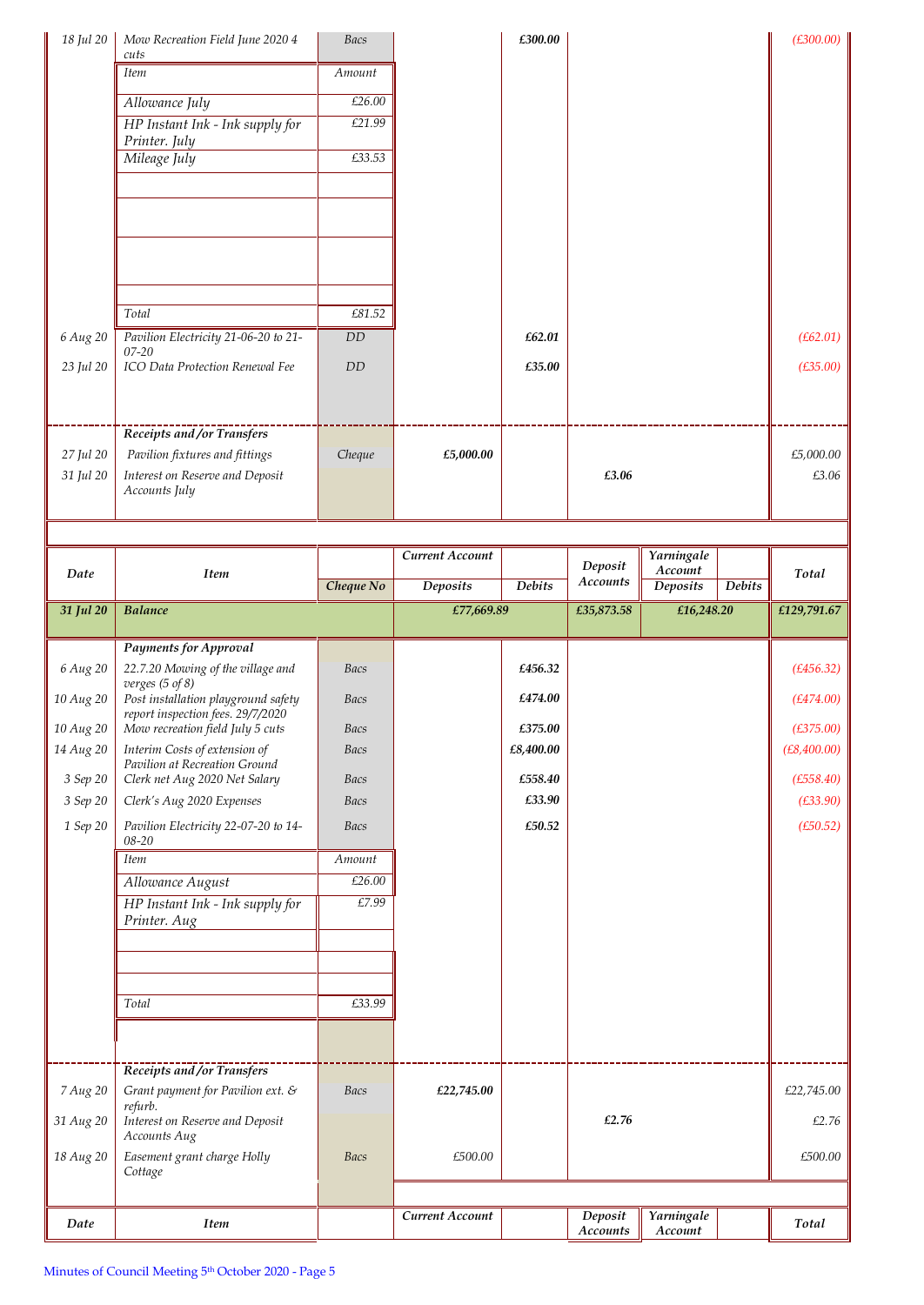|           |                                                             | Cheque No   | <b>Deposits</b> | <b>Debits</b> |            | Deposits              | <b>Debits</b> |              |
|-----------|-------------------------------------------------------------|-------------|-----------------|---------------|------------|-----------------------|---------------|--------------|
| 31 Aug 20 | <b>Balance</b>                                              |             | £90,566.75      |               | £35,876.34 | £16,248.20            |               | £142,691.29  |
|           | <b>Payments for Approval</b>                                |             |                 |               |            |                       |               |              |
| 11 Sep 20 | Gym equipment for Recreation Field                          | Bacs        |                 | £3,567.13     |            |                       |               | (E3, 567.13) |
| 21 Sep 20 | Rut repairs 7th August                                      | Bacs        |                 | £420.00       |            |                       |               | (E420.00)    |
| 21 Sep 20 | Payroll and PAYE services                                   | Bacs        |                 | £180.00       |            |                       |               | (E180.00)    |
| 23 Sep 20 | Mow recreation field Aug 4 cuts                             | Bacs        |                 | £300.00       |            |                       |               | (E300.00)    |
| 23 Sep 20 | Mow recreation field Sept 5 cuts                            | <b>Bacs</b> |                 | £375.00       |            |                       |               | (E375.00)    |
| 23 Sep 20 | Jul/Aug/ Sep 20 Income Tax<br>deductions re. Clerk's salary | Bacs        |                 | £98.32        |            |                       |               | (E98.32)     |
| 30 Sep 20 | Clerk net Sept 2020 Net Salary                              | <b>Bacs</b> |                 | £753.55       |            |                       |               | (E753.55)    |
|           | <b>Item</b>                                                 | Amount      |                 |               |            |                       |               |              |
|           | Allowance August                                            | £26.00      |                 |               |            |                       |               |              |
|           | Allowance Sept                                              | £26.00      |                 |               |            |                       |               |              |
|           | HP Instant Ink - Ink supply for<br>Printer. Sept            | £7.99       |                 |               |            |                       |               |              |
|           | Mileage Sept                                                | £2.93       |                 |               |            |                       |               |              |
|           | Post Sept                                                   | £1.30       |                 |               |            |                       |               |              |
|           |                                                             |             |                 |               |            |                       |               |              |
|           | Total                                                       | £38.22      |                 |               |            |                       |               |              |
| 30 Sep 20 | Clerk's Sept2020 Expenses                                   | <b>Bacs</b> |                 | £38.22        |            |                       |               | (E38.22)     |
|           | Receipts and /or Transfers                                  |             |                 |               |            |                       |               |              |
|           | Precept income for second half of<br>20/21 Financial Year   | Bacs        | £15,300.00      |               |            |                       |               | £15,300.00   |
| 30 Sep 20 | Interest on Reserve & Deposit<br>Accounts. Sept             |             |                 |               | £3.25.     |                       |               | £3.25        |
| Date      | Item                                                        |             | Current Account |               | Deposit    | Yarningale<br>Account |               | Total        |
|           |                                                             | Cheque No   | <b>Deposits</b> | <b>Debits</b> | Accounts   | <b>Deposits</b>       | <b>Debits</b> |              |
| 30 Sep 20 | <b>Projected Balance</b>                                    |             | £100,134.53     |               | £35,879.59 | £16,248.20            |               | £152,262.32  |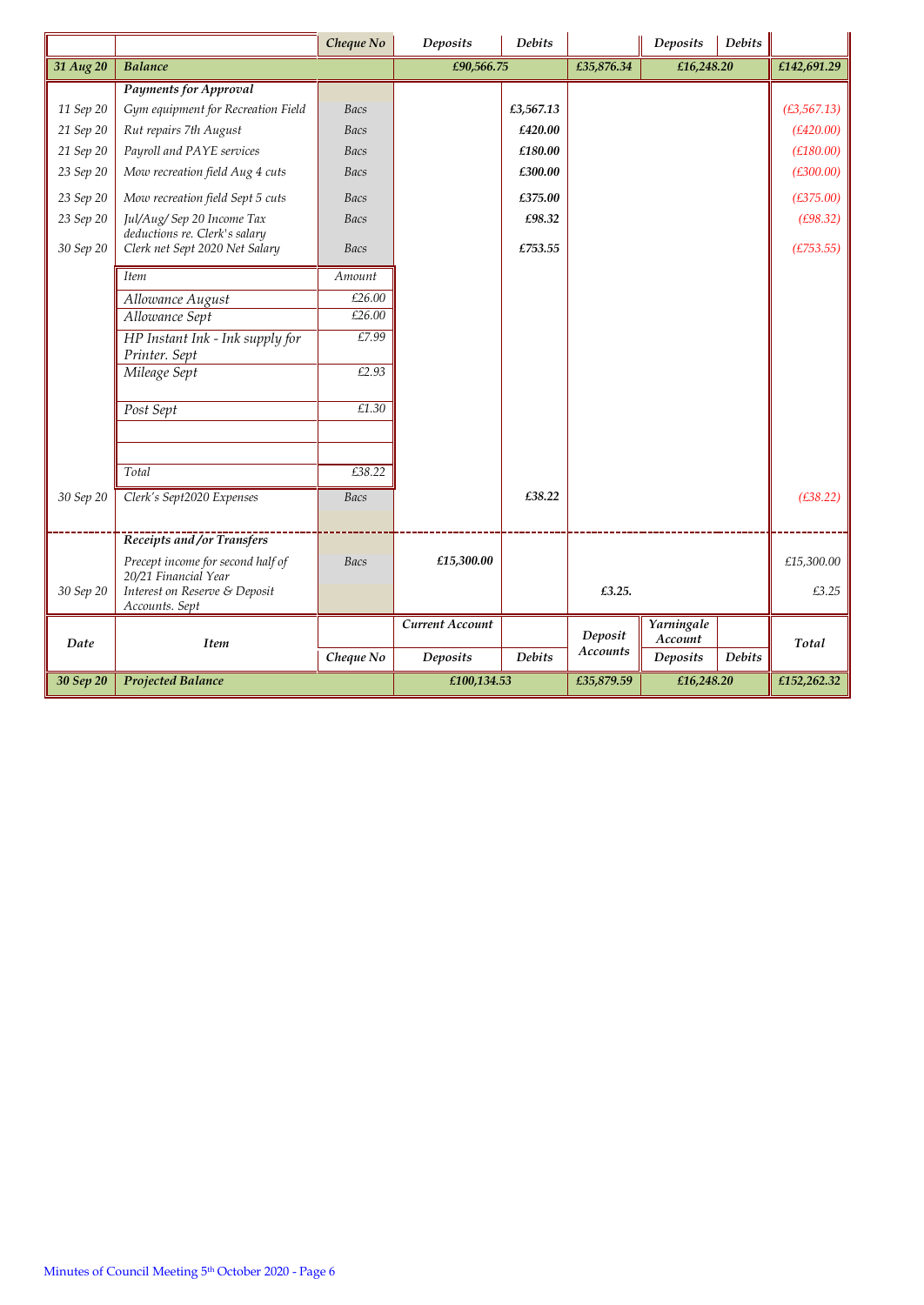*10.2* **Income & Expenditure for the 3 months to 30th Sept 2020** –Councillors reviewed the Income & Expenditure Account and on the proposal of The Chairman, seconded by Councillor Ken Meeson approved the 3 months Income & Expenditure Account to 30<sup>th</sup> Sept 2020

| <b>Claverdon Parish Council Accounts for the Year to 31 March 2021</b> |                               |                                                                         |                                              |                                                                                     |  |  |  |  |
|------------------------------------------------------------------------|-------------------------------|-------------------------------------------------------------------------|----------------------------------------------|-------------------------------------------------------------------------------------|--|--|--|--|
| <b>ITEM 10.2- AGENDA</b>                                               | <b>Budget for</b><br>the Year | <b>YTD</b><br><b>Payments &amp;</b><br><b>Receipts to</b><br>30/09/2020 | <b>Period</b><br>1/7/2020<br>to<br>30/9/2020 | <b>NOTES</b>                                                                        |  |  |  |  |
|                                                                        |                               |                                                                         |                                              |                                                                                     |  |  |  |  |
| Precept                                                                | £30,600.00                    | £30,600.00                                                              | £15,300.00                                   | Precept 2nd half year                                                               |  |  |  |  |
| <b>Recreation Field (Clubs Etc.)</b>                                   | £0.00                         | £0.00                                                                   | £0.00                                        |                                                                                     |  |  |  |  |
| <b>Bank Interest</b>                                                   | £150.00                       | £18.04                                                                  | £8.88                                        |                                                                                     |  |  |  |  |
| <b>Miscellaneous</b>                                                   | £0.00                         | £0.00                                                                   | £0.00                                        |                                                                                     |  |  |  |  |
| Playground Grants &<br>Fundraising - WALC &<br><b>Donations</b>        | £8,000.00                     | £8,344.61                                                               | £5,000.00                                    | £5000 Claverdon Village Fete Charity Donation<br>for Pavilion fixtures and fittings |  |  |  |  |
| <b>Pavilion Refurb &amp; Extension</b><br><b>Grants</b>                | £48,416.00                    | £22,745.00                                                              | £22,745.00                                   | Sports England grant for Pavilion Remainder in<br>budget already claimed last year. |  |  |  |  |
| Verges mowing reclaim from SDC                                         | £1,300.00                     | £0.00                                                                   | £0.00                                        |                                                                                     |  |  |  |  |
| <b>Wayleave Rent and Easements</b>                                     | £277.00                       | £500.00                                                                 | £500.00                                      | <b>Holly Cottage</b>                                                                |  |  |  |  |
| <b>VAT Reclaimed</b>                                                   | £17,650.00<br>£0.00           | £11,623.41<br>£0.00                                                     | £0.00<br>£0.00                               |                                                                                     |  |  |  |  |
| Yarningale Biodiversity                                                | £5,818.00                     | £5,818.00                                                               | £0.00                                        |                                                                                     |  |  |  |  |
| Management Plan Payment                                                |                               |                                                                         |                                              |                                                                                     |  |  |  |  |
| <b>WCC Councillors Grant Fund</b>                                      | £1,000.00                     | £0.00                                                                   | £0.00                                        |                                                                                     |  |  |  |  |
| Total                                                                  | £0.00<br>£113,211.00          | £0.00                                                                   | £0.00<br>£79,649.06 £43,553.88               |                                                                                     |  |  |  |  |
|                                                                        |                               | <b>Expenditure</b>                                                      |                                              |                                                                                     |  |  |  |  |
| <b>Administration</b>                                                  |                               |                                                                         |                                              |                                                                                     |  |  |  |  |
| Clerk's Salary                                                         | £8,500.00                     | £4,883.02                                                               | £2,838.68                                    |                                                                                     |  |  |  |  |
| Clerk's & Admin Expenses                                               | £1,200.00                     | £611.10                                                                 | £350.99                                      |                                                                                     |  |  |  |  |
| Total                                                                  | £9,700.00                     | £5,494.12                                                               | £3,189.67                                    |                                                                                     |  |  |  |  |
|                                                                        |                               |                                                                         |                                              |                                                                                     |  |  |  |  |
|                                                                        |                               |                                                                         |                                              |                                                                                     |  |  |  |  |
| <b>Recreation Field</b>                                                |                               |                                                                         |                                              |                                                                                     |  |  |  |  |
| Mowing                                                                 | £2,295.00                     | £2,100.00                                                               | £1,350.00                                    |                                                                                     |  |  |  |  |
| Playgrounds - new all ages<br>playground at Recreation Field.          | £48,000.00                    | £5,472.61                                                               | £2,972.61                                    | Kompan Gym Equipment for new Play area                                              |  |  |  |  |
| Pavilion Refurbishment/Rebuild                                         | £20,715.00                    | £29,500.00                                                              | £7,000.00                                    | Landscaping, decoration, and Fascia/ Soffit works                                   |  |  |  |  |
| Other General Maintenance and<br>Field work                            | £1,650.00                     | £1,151.14                                                               | £944.78                                      |                                                                                     |  |  |  |  |
| Total                                                                  | £72,660.00                    | £38,223.75                                                              | £12,267.39                                   |                                                                                     |  |  |  |  |
|                                                                        |                               |                                                                         |                                              |                                                                                     |  |  |  |  |
|                                                                        |                               |                                                                         |                                              |                                                                                     |  |  |  |  |
| Yarningale Common                                                      |                               |                                                                         |                                              |                                                                                     |  |  |  |  |
| <b>Biodiversity Management work</b><br>$8$ fees                        | £5,818.00                     | £345.00                                                                 | £0.00                                        |                                                                                     |  |  |  |  |
| Mowing                                                                 | £700.00                       | £0.00                                                                   | £0.00                                        |                                                                                     |  |  |  |  |
| General Maintenance & Other<br>major works                             | £1,750.00                     | £0.00                                                                   | £0.00                                        |                                                                                     |  |  |  |  |

Minutes of Council Meeting 5<sup>th</sup> October 2020 - Page 7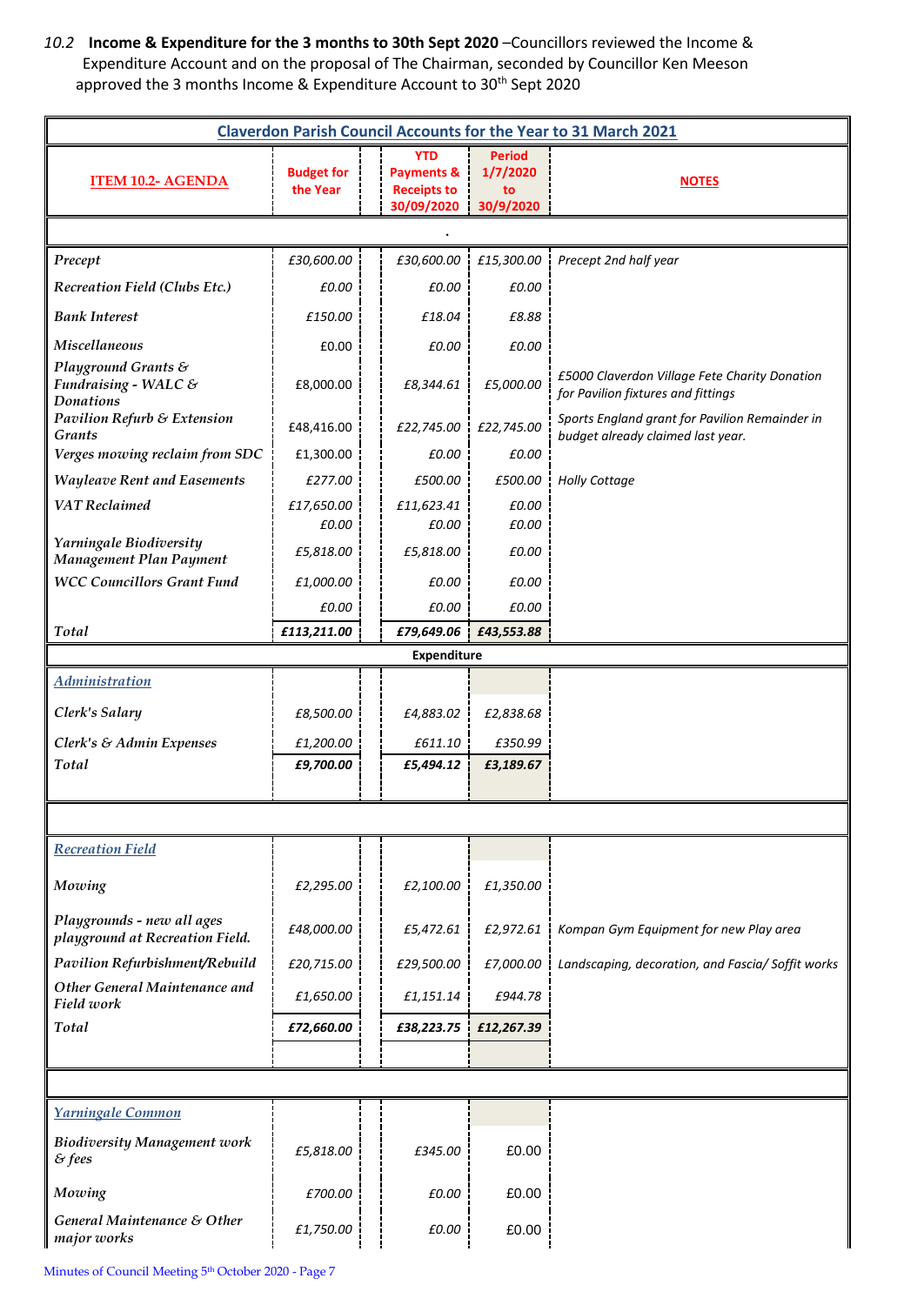| Total                                                                  | £8,268.00     | £345.00     | £0.00      |                                            |
|------------------------------------------------------------------------|---------------|-------------|------------|--------------------------------------------|
|                                                                        |               |             |            |                                            |
| <b>Other Village Areas</b>                                             |               |             |            |                                            |
| Verges and Lye Green Mowing                                            | £3,048.00     | £1,521.08   | £760.54    |                                            |
| CLASP / CASE/Road Safety                                               | £0.00         | £0.00       | £0.00      |                                            |
| Trees, Footpaths and Gritting,<br>Village and Lye Green<br>Maintenance | £2,350.00     | £150.00     | £0.00      |                                            |
| Village Green Design Costs                                             | £6,000.00     | £0.00       | £0.00      |                                            |
|                                                                        | £0.00         | £0.00       | £0.00      |                                            |
| Total                                                                  | £11,398.00    | £1,671.08   | £760.54    |                                            |
|                                                                        |               |             |            |                                            |
| <b>Miscellaneous and Professional</b>                                  |               |             |            |                                            |
| <b>Professional Costs</b>                                              | £2,655.00     | £860.77     | £0.00      |                                            |
| VAT Payable                                                            | £16,355.00    | £7,722.70   | £2,342.60  |                                            |
|                                                                        | £0.00         | £0.00       | £0.00      |                                            |
| General other costs                                                    | £3,260.00     | £814.13     | £35.00     | WALC, training                             |
| Total                                                                  | £22,270.00    | £9,397.60   | £2,377.60  |                                            |
| <b>Total Expenditure</b>                                               | £124,296.00   | £55,131.55  | £18,595.20 |                                            |
| Surplus / (Deficit)                                                    | $-£11,085.00$ | £24,517.51  | £24,958.68 | Kompan invoices outstanding @ £47430.7 NET |
|                                                                        |               |             |            |                                            |
| <b>Opening Bank Balance 1/4/2020</b>                                   |               | £124,708.81 |            |                                            |
| Closing Bank Balance 30/9/2020                                         |               | £149,226.32 |            |                                            |
| <b>Balance Change</b>                                                  |               | £24,517.51  |            |                                            |
|                                                                        |               |             |            |                                            |
|                                                                        |               |             |            |                                            |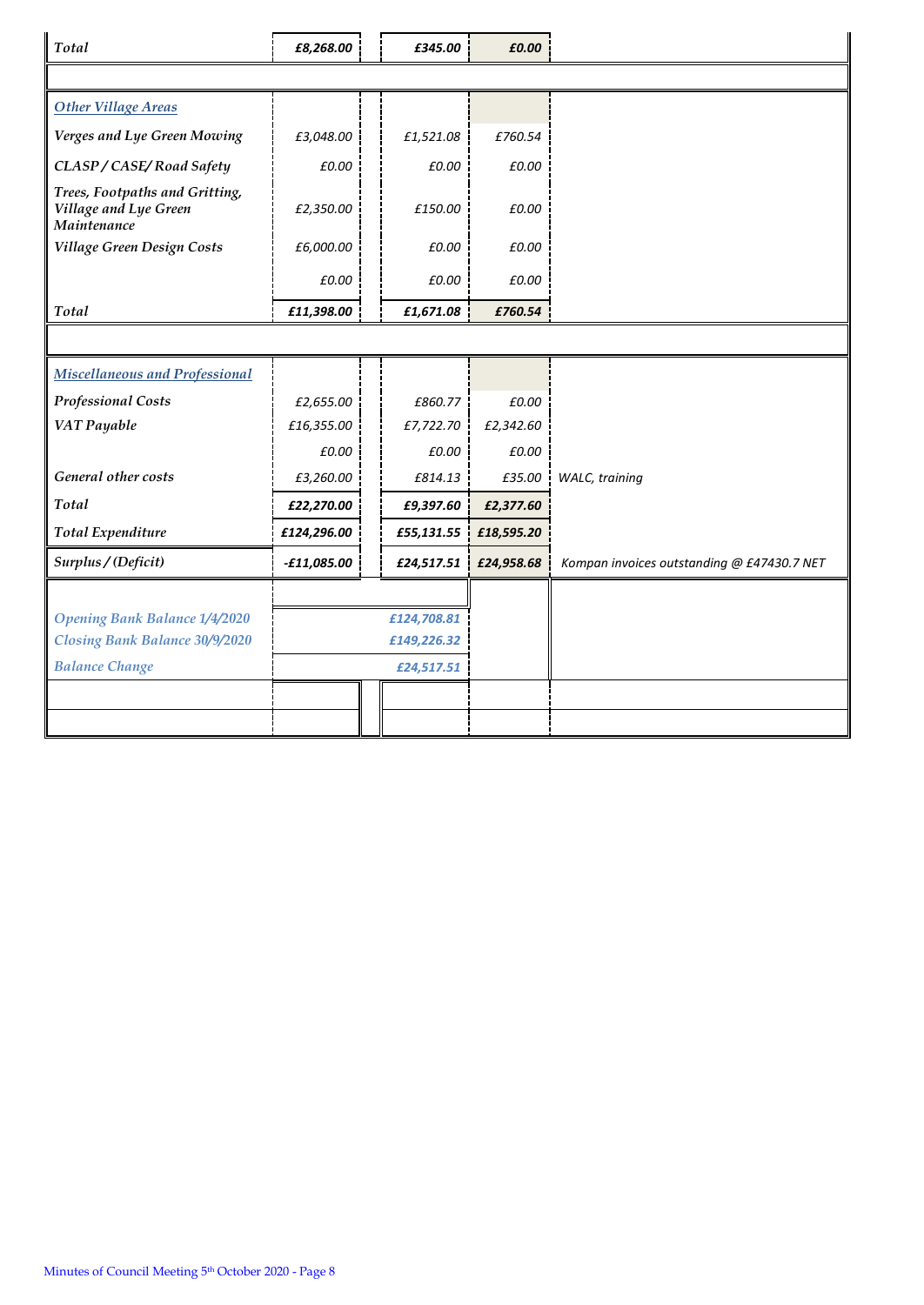10.2.1 **Bank Reconciliation –** Councillors, having reviewed the Bank Reconciliation, all approved it. NOT signed due to it being a virtual meeting.

 $\overline{\phantom{a}}$ 

 $\overline{\phantom{a}}$ 

| <b>CLAVERDON PARISH COUNCIL</b>                                                                                                     | For the Financial Year ending 31st March 2021 |                                                  |                                                    |                              |                                          |  |
|-------------------------------------------------------------------------------------------------------------------------------------|-----------------------------------------------|--------------------------------------------------|----------------------------------------------------|------------------------------|------------------------------------------|--|
| <b>BANK RECONCILIATION</b>                                                                                                          |                                               | <b>Quarter</b><br>ending -                       | 30-Sep-20                                          |                              |                                          |  |
| <b>Prepared by</b><br><b>Jane Whitehurst</b><br>01/10/2020                                                                          |                                               | <b>Position</b>                                  |                                                    |                              |                                          |  |
| <b>Approved by</b><br><b>Date</b><br>                                                                                               |                                               | <b>Position</b>                                  |                                                    |                              |                                          |  |
|                                                                                                                                     | <b>Date</b>                                   | <b>Current</b><br><b>Account</b><br>£            | Investment<br><b>Account</b><br>£                  | Yarningale<br><b>Account</b> | <b>TOTAL</b><br>$\underline{\mathbf{f}}$ |  |
| <b>BALANCE PER BANK STATEMENT AS</b><br>AT                                                                                          | 30/09/20<br>20                                | 100134.53                                        | 35879.59                                           | 16248.20                     | 100134.53<br>35879.59<br>16248.20        |  |
| Less unpresented cheques/payments<br><b>CPRE</b> annual renewal<br>DCE Inv-0037 playground<br>groundworks                           |                                               | 36.00<br>3000.00                                 |                                                    |                              | 36.00<br>3000.00                         |  |
| Add any banked funds not cleared                                                                                                    |                                               |                                                  |                                                    |                              |                                          |  |
|                                                                                                                                     |                                               |                                                  |                                                    |                              | 0.00<br>0.00                             |  |
| NET BANK BALANCES AT 31/03/2020                                                                                                     |                                               | £97,098.53                                       | £35,879.59                                         | £16,248.20                   | £149,226.32                              |  |
| The net bank balance reconciles to the Cash Book (receipts & payments) for the period to date/ year as follows<br><b>CASH BOOK.</b> |                                               |                                                  |                                                    |                              |                                          |  |
| Opening Balance at 31/3/20 per AGAR                                                                                                 |                                               | 124708.81                                        |                                                    |                              |                                          |  |
| ADD - Receipts during the period                                                                                                    | 79649.06                                      | From total income on budget and<br>balance sheet |                                                    |                              |                                          |  |
| LESS - Payments during the period                                                                                                   |                                               | 55131.55                                         | From total expenditure on budget and balance sheet |                              |                                          |  |
| NET BANK BALANCES AT 30/09/2020                                                                                                     |                                               | 149226.32                                        |                                                    |                              |                                          |  |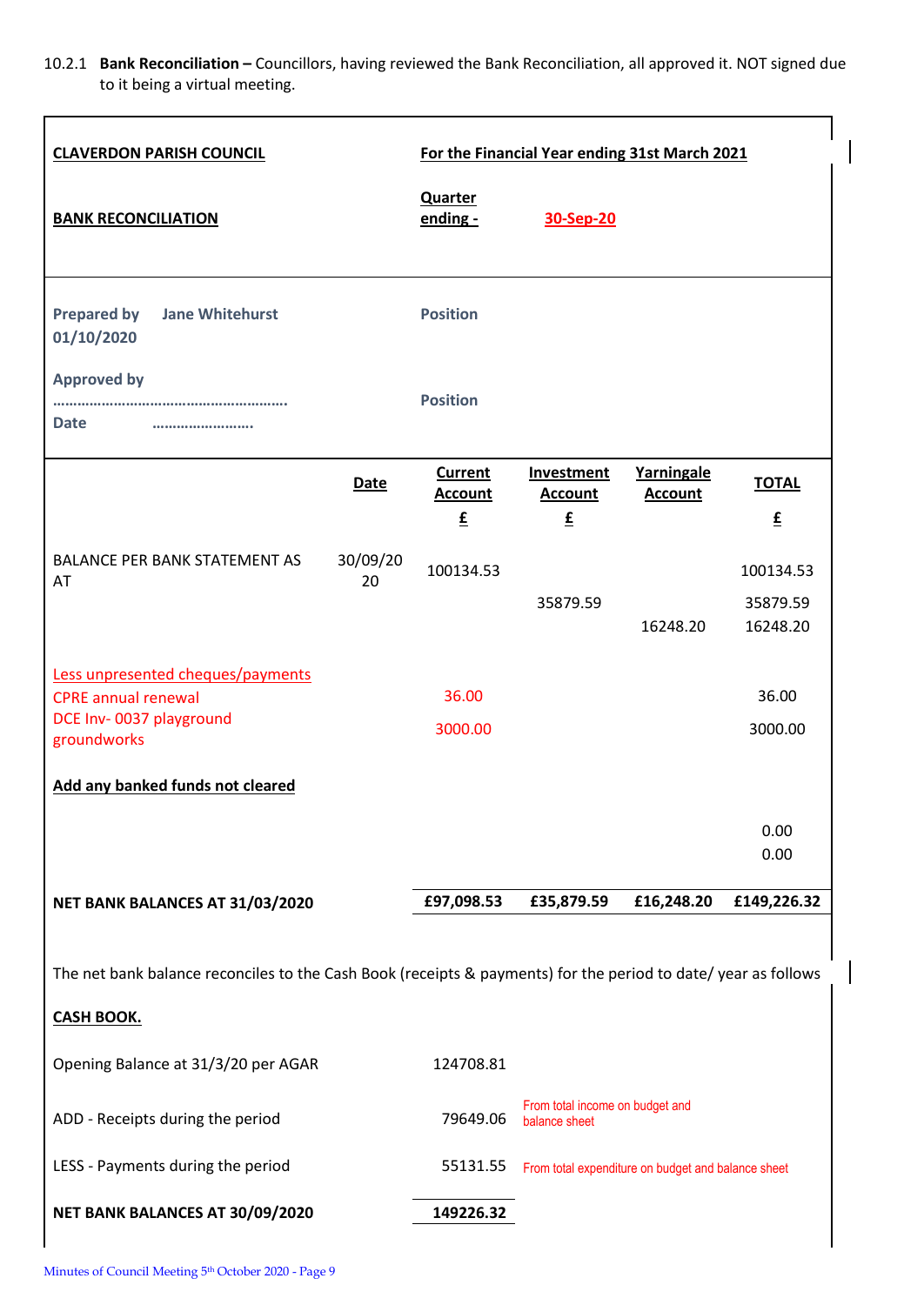## *11* **Annual Governance & Accountability Return 2019/20 Part 3**

*11.1* JW explained that The AGAR had been received by external auditors but that as our income was over £200,000 last year (due to sale of Tattlebank wood), we would undergo an intermediate audit level meaning extra scrutiny of our accounts 2019-2020 and possibly into this year as well and reemphasised the importance of proper recording of expenditure decisions in the minutes.

## *12* **General Other matters/ including any arising from Earlier Meetings and not already covered.** *(No decisions are to be taken on any items discussed under this heading)*

*12.1* Councillor HS raised the overgrown hedge issues raised by a member of the public along Yarningale Lane. SL advised that the Parish Council would look for quotes for this as we asked for quotes for the other Yarningale bio diversity work. Councillor KM raised the issue of the broken notice board where the glass door has come off at the bottom of Yarningale road. Determine repair work needed on notice board JW

# *13* **Meeting Dates**

13.1 7<sup>th</sup> December 2020.